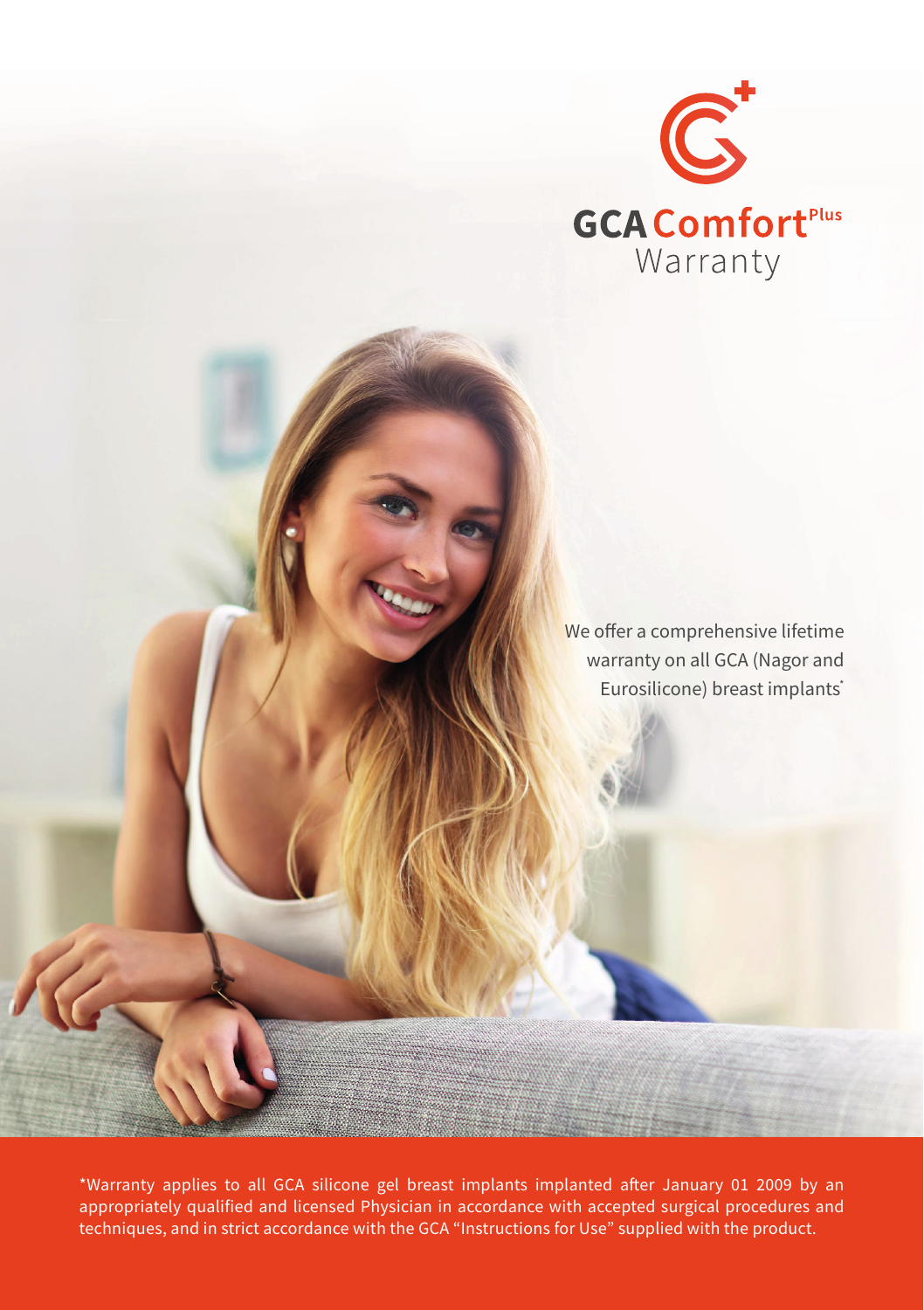# General Comfort+ Warranty Information

GC Aesthetics is a manufacturer and seller of medical implants and associated products and does not substitute the expertise and experience of your registered medical Physician. You should discuss any medical concerns about your implants with your registered medical Physician.

Your Physician is responsible for explaining and making sure that you are fully informed about all the potential risks and complications associated with any medical procedure and in particular with Breast Implants.

GCA supplies Physicians with detailed instructions for use in relation to its Nagor and Eurosilicone products and provides a patient information booklet. Your medical Physician will give you a copy of this booklet. However, these materials cannot replace a full and open discussion between you and your medical Physician about the procedure, choice of implants, and the risks and benefits of the procedure.

#### **What products are covered?**

Silicone gel-filled breast implants.

### **What brands are covered?**

All GCA breast implants (Nagor and Eurosilicone) brands.

#### **Are previously implanted products covered?**

Yes, the warranty is retrospective and will cover all currently implanted GCA (Nagor and Eurosilicone) gel- filled breast implants.

#### **How long does the warranty last?**

For the lifetime of the Patient.

### **What information is required and why?**

As a responsible company we follow all regulatory requirements in countries where we trade. As a

minimum, the medical practitioner will need to provide us with: the brand, model, size, lot number and serial number of the explanted product(s), and the reason for the claim as documented in our 'Customer Complaint Form'. We may request additional information depending on your concern in order to provide the best support.

## **How long will it take to confirm whether I am eligible to claim under the GCA warranty?**

It is our priority to give customer confidence. We deal with all requests as a matter of urgency, so our average response time is 72 hours from receipt of accurate information provided using the GCA 'Customer Complaint Form'.

#### **Who can submit a complaint or claim request?**

Healthcare professionals. If you are a patient, we invite you to contact your registered medical practitioner in order to get the appropriate support.

## Warranty in the event of rupture and/or capsular contracture

Capsular Contracture complications which may occur in connection with breast implants are a recognised and non-fault complication sometimes associated with breast implant surgery and is one of the most common reasons for further surgery.

Implants may rupture for various reasons (through no defect of the implant). All implants have a life expectancy and will eventually need to be replaced.

### **What does this warranty cover?**

GCA provides free of charge replacement implants in the event of rupture of one or both\* implants.

GCA provides free of charge replacement implants in the event of capsular contracture (Grade III or IV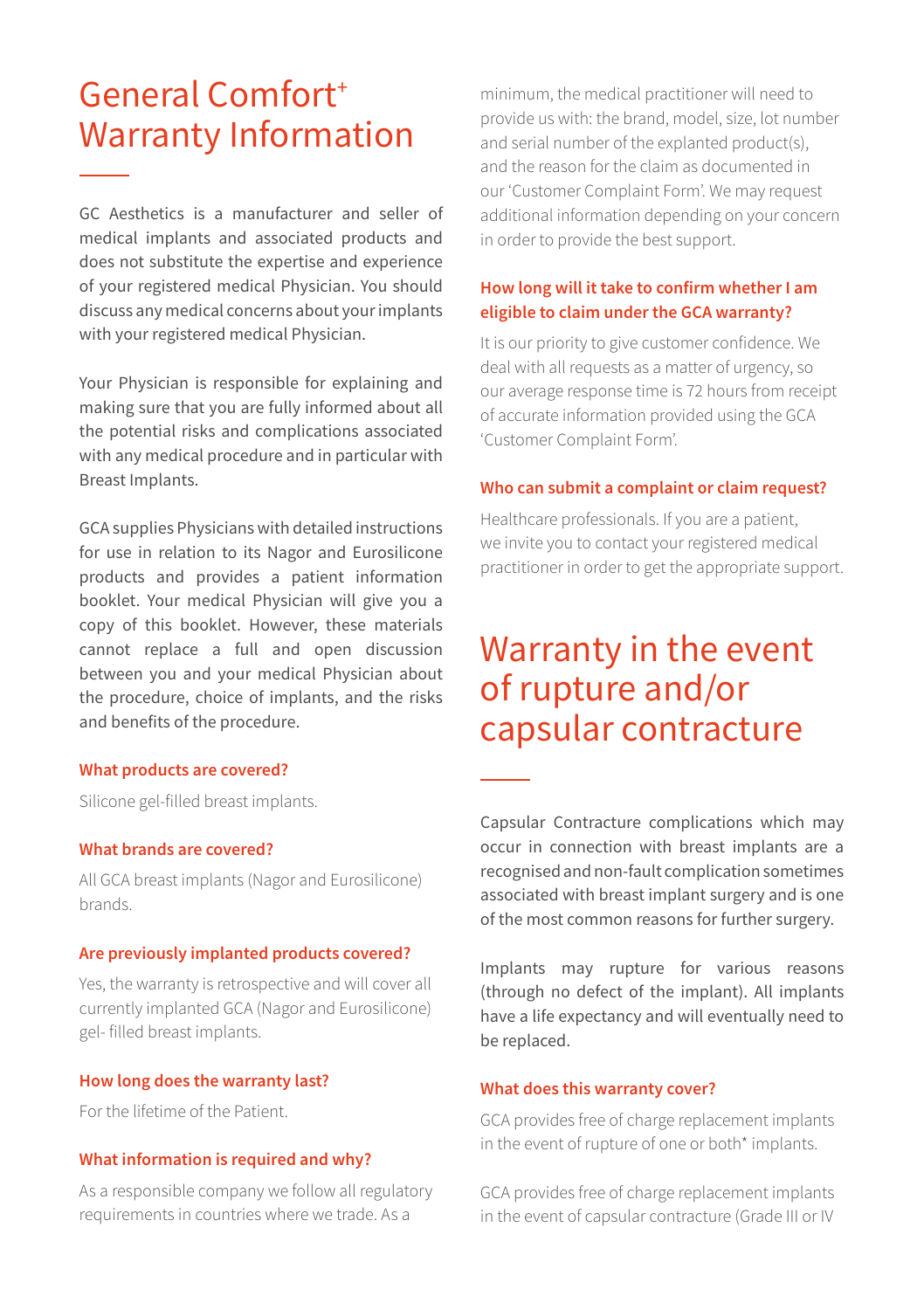only on the Baker Scale) of one or both\* implants.

\*Contralateral exchange is applicable if deemed necessary by your Physician.

#### **Which replacements are available?**

Any model, size or style from our GCA brands (Nagor or Eurosilicone) of breast implants from the current catalogue.

#### **Does the warranty cover costs of surgery?**

No, in the case of rupture or capsular contracture, the warranty applies to the product only and does not cover any costs of surgery.

## **How do I claim on the warranty for rupture or capsular contracture?**

Complete the GCA 'Customer Complaint Form' and supply associated evidence. On receipt of adequate information, the complaint will be processed and we will confirm whether or not the application is successful.

## Warranty in the event of BIA-ALCL

BIA-ALCL (Breast Implant Associated-Anaplastic Large Cell Lymphoma) is an extremely rare type of non-Hodgkin's lymphoma. Prior to surgery, surgeons are responsible for informing and educating their patients on the risks and potential adverse effects of breast implant surgery and should advise patients on potential BIA-ALCL symptoms to look out for , such as persistent swelling or pain in or around the breast area.

There are thought to be many different factors that can lead to the development of BIA-ALCL. It is vitally important that a patient discusses any concerns relating to BIA-ALCL with their surgeon or qualified medical professional. To qualify for this warranty BIA-ALCL must be clinically diagnosed by surgeons or other medically qualified professionals and confirmation of such diagnosis should be provided to GC Aesthetics and take the form of appropriate diagnostic histopathology / haematology reports and scans, and any other reports deemed acceptable by GC Aesthetics.

#### **Are there any time limitations on the warranty?**

No, there are no time limits. The warranty applies to all implanted GCA (Nagor or Eurosilicone) implants, but not where symptoms could be linked to non GCA breast implants.

### **Medical referral**

If you have any concerns about BIA-ALCL in connection with your GCA implants you should discuss those concerns with your surgeon or qualified medical professional.

### **What does this BIA-ALCL warranty cover?**

GCA offers the following warranty when BIA-ALCL is confirmed by a qualified medical professional and it is demonstrated to GCA that the patient is eligible for the Comfort + warranty:

• Reimbursement of up to \$3,000 towards (a) the cost of necessary medical diagnostics and scan(s) and (b) the cost of necessary surgery to remove the breast implant(s) and associated scar tissue.

• In the event the patient experiences multiple qualified events, GCA will only make one payment up to the defined maximum mentioned above and based on submission of supporting incurred expense receipts.

• Replacement implants: GCA will replace breast implants with any model, size, or style, from the significant range of GCA breast implants currently featured in our catalogue.

## **How do I register a 'Customer Complaint Form'?**

Nagor products email: ukvigilance@gcaesthetics.com Eurosilicone products email: return@gcaesthetics.com